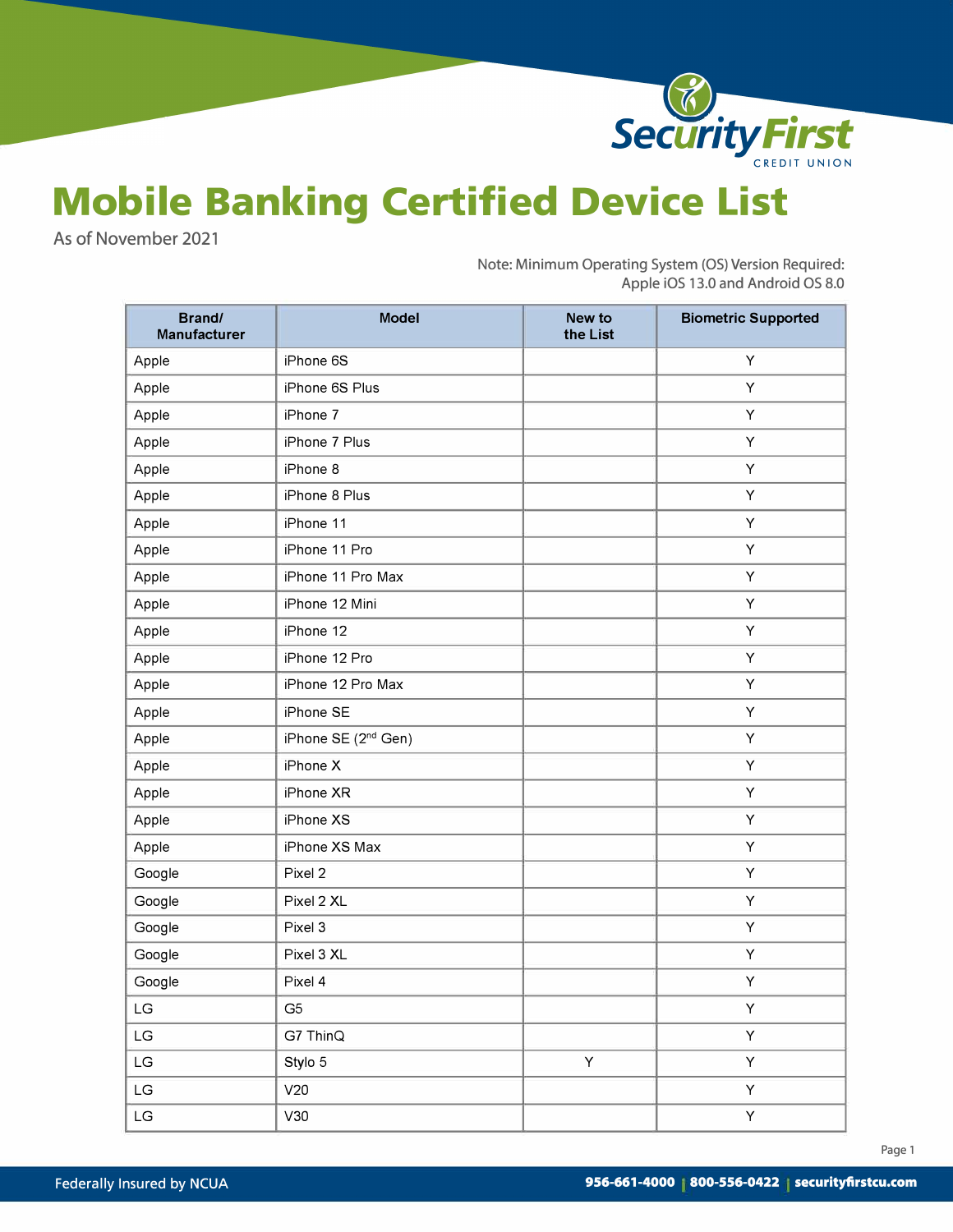

## Mobile Banking Certified Device List

As of November 2021

Note: Minimum Operating System {OS) Version Required: Apple iOS 13.0 and Android OS 8.0

| Brand/<br>Manufacturer | Model            | New to<br>the List | <b>Biometric Supported</b> |
|------------------------|------------------|--------------------|----------------------------|
| LG                     | V40 Thin Q       |                    | Y                          |
| LG                     | V50 Thin Q       |                    | Y                          |
| Motorola               | Moto G7          |                    | Y                          |
| Motorola               | Moto Z3          |                    | Υ                          |
| Motorola               | Moto Z4          | Y                  | Υ                          |
| One Plus               | 6T               |                    | Υ                          |
| One Plus               | 7 Pro            |                    | Υ                          |
| Samsung                | Galaxy A10e      | Y                  | Υ                          |
| Samsung                | Galaxy A11       | Υ                  | Υ                          |
| Samsung                | Galaxy A20       | Υ                  | Υ                          |
| Samsung                | Galaxy A51       | Υ                  | Υ                          |
| Samsung                | Galaxy Fold      |                    | Y                          |
| Samsung                | Galaxy J7 Crown  | Υ                  | $\mathsf N$                |
| Samsung                | Galaxy Note 8    |                    | Y                          |
| Samsung                | Galaxy Note 9    |                    | Υ                          |
| Samsung                | Galaxy Note 10   |                    | Υ                          |
| Samsung                | Galaxy Note 10+  |                    | Υ                          |
| Samsung                | Galaxy S7        |                    | Υ                          |
| Samsung                | Galaxy S7 Edge   |                    | Υ                          |
| Samsung                | Galaxy S8        |                    | Υ                          |
| Samsung                | Galaxy S8 Plus   |                    | Υ                          |
| Samsung                | Galaxy S9        |                    | Υ                          |
| Samsung                | Galaxy S9 Plus   |                    | Υ                          |
| Samsung                | Galaxy S10       |                    | Υ                          |
| Samsung                | Galaxy S10E      |                    | Υ                          |
| Samsung                | Galaxy S10+      |                    | Y.                         |
| Samsung                | Galaxy S20 (S11) |                    | Y                          |
| Sansung                | Galaxy S20+      | Y                  | Y                          |
| Samsung                | Galaxy S21       | Y                  | Y                          |

Page 2